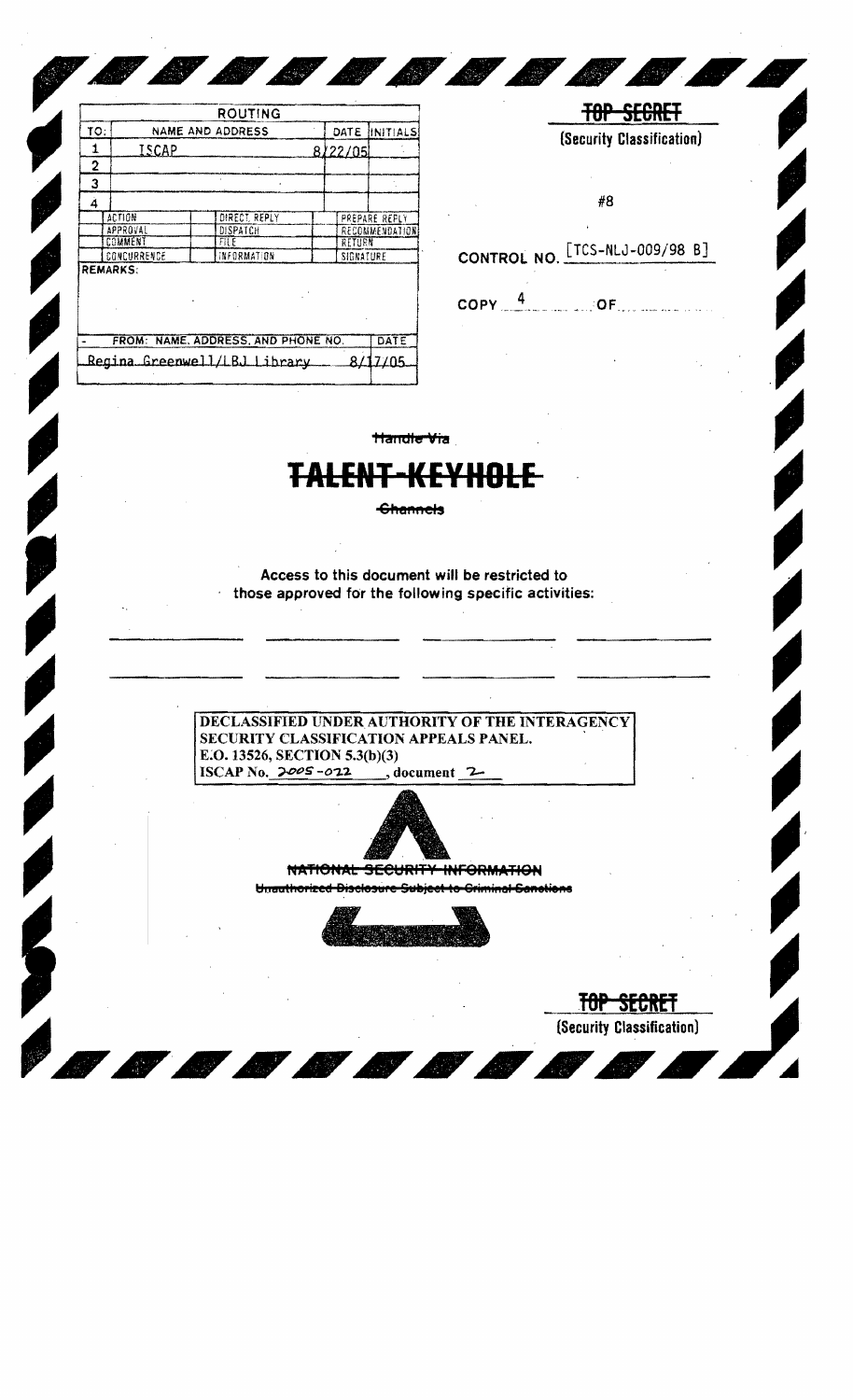LEJ LIBRARY<br>Mandatory Review<br>Case # MJ OU-200 (SCA/ 14ppea/ Document # 3



## The President's Daily Brief

Top Seeret 24 July 1968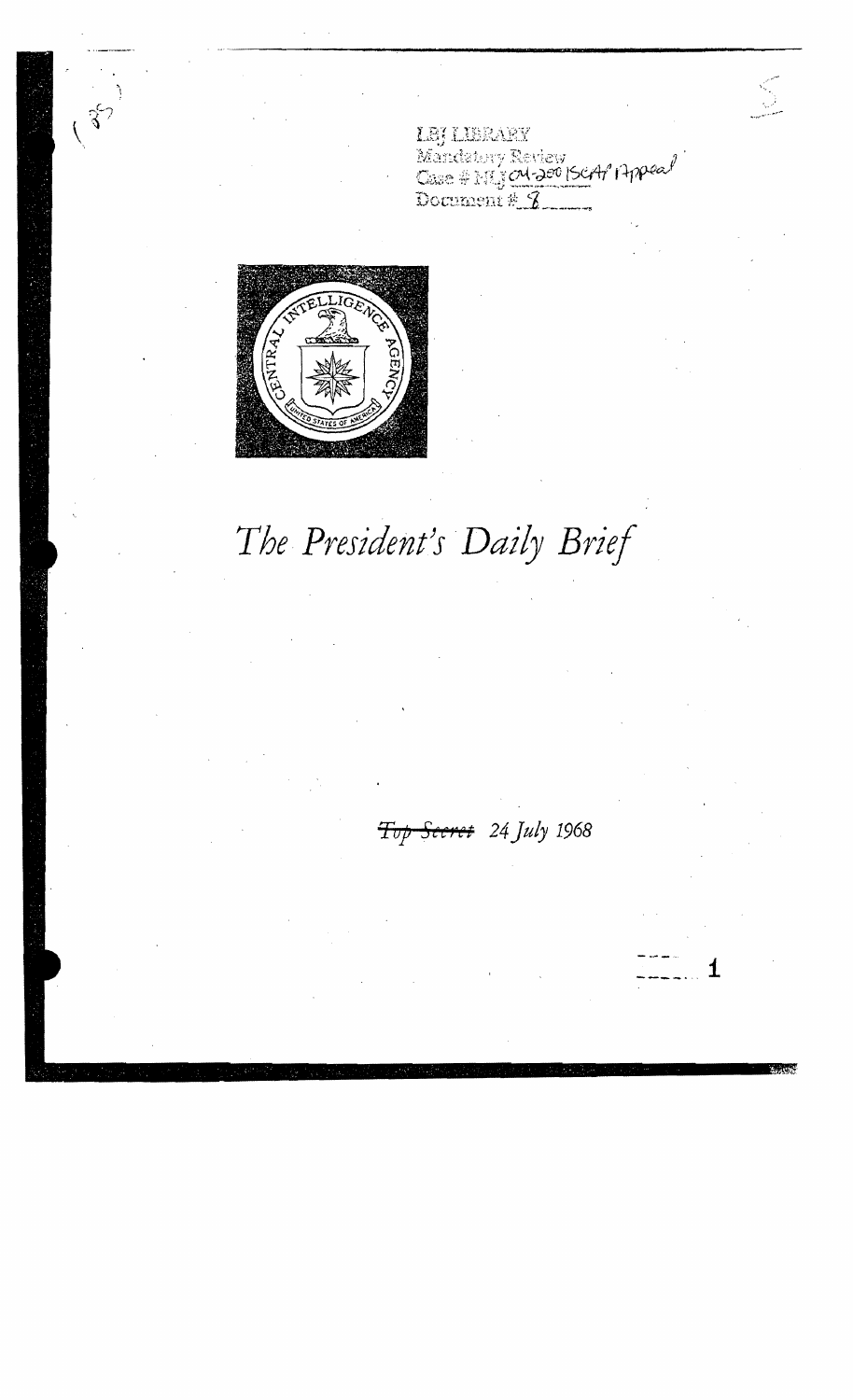## THE PRESIDENT'S<br>DAILY BRIEF<br>24 JULY 1968 DAILY BRIEF' 24 JULY 1968

**Portion identified as unresponsive to appeal** 

 $\sim$   $\,$ 

';:.

•

 $``$  .  $\mathbb{R}^n$  .  $\mathbb{R}^n$  ,  $\mathbb{R}^n$  ,  $\mathbb{R}^n$  ,  $\mathbb{R}^n$  ,  $\mathbb{R}^n$  ,  $\mathbb{R}^n$  ,  $\mathbb{R}^n$  $\cdot$  .

2. Soviet Union The Soviets apparently are postponing their latest attempt to get off an unmanned circumlunar flight. It had looked as if the launch would come this week, but several of the support ships are now moving off their stations in<br>the Atlantic and Indian Oceans. The the Atlantic and Indian Oceans. ships are not headed home, however,' We do not know just what caused the delay. The Russians may try again in August .

**--\_.\_---\_.\_-----.\_.--.\_.-\_.\_-.... \_-------\_.\_.\_-----.-.--**

~---------------------------------.---------------.--- --

**=repa SECRET Cer<4TAIr<J!!** !!1(~ltqT **AfqD t(EYIIOLE MATERIAL** 

I

 $, \, \, \cdot \,$ t

..